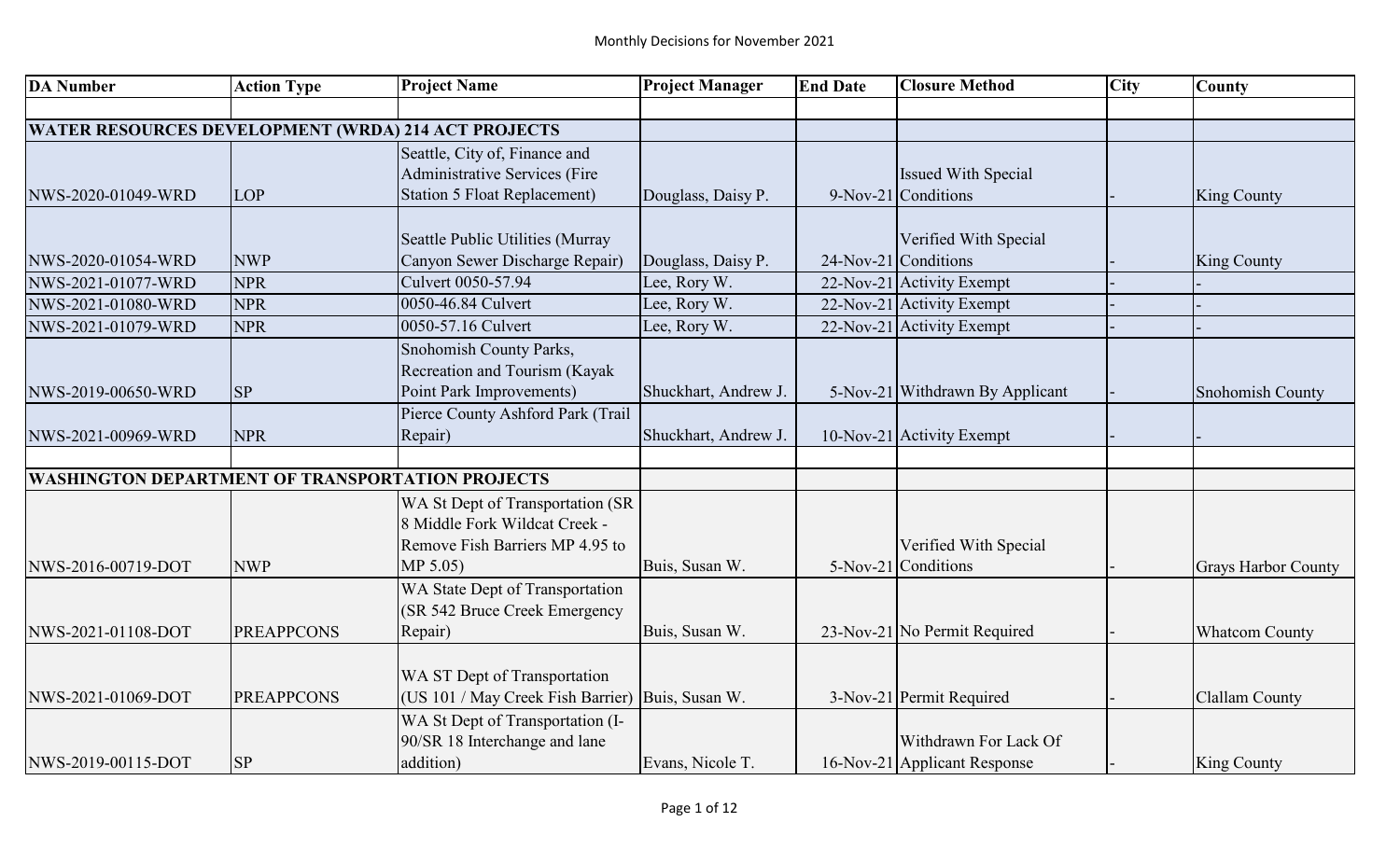| <b>DA Number</b>          | <b>Action Type</b> | <b>Project Name</b>                               | <b>Project Manager</b> | <b>End Date</b> | <b>Closure Method</b>        | <b>City</b> | <b>County</b>         |
|---------------------------|--------------------|---------------------------------------------------|------------------------|-----------------|------------------------------|-------------|-----------------------|
|                           |                    | WA ST DEPT OF                                     |                        |                 |                              |             |                       |
|                           |                    | <b>TRANSPORTATION - US 101</b>                    |                        |                 |                              |             |                       |
| NWS-2012-00134-DOT        | <b>COMPCERT</b>    | Middle Nemah Bridge                               | Evans, Nicole T.       |                 | 15-Nov-21 Procedure Complete |             | Pacific County        |
|                           |                    | WA St Dept of Transportation (I-                  |                        |                 |                              |             |                       |
| NWS-2021-01060-DOT        | <b>PREAPPCONS</b>  | 90 Lewis Creek Fish Passage)                      | Evans, Nicole T.       |                 | 17-Nov-21 Permit Required    |             |                       |
|                           |                    | WA St Dept of Transportation (SR                  |                        |                 |                              |             |                       |
| NWS-2020-01220-DOT        | <b>COMPCERT</b>    | 538 Logan Cr Fish Passage)                        | Lang, Jennifer W.      |                 | 23-Nov-21 Procedure Complete |             | <b>Skagit County</b>  |
|                           |                    | WA State Dept of Transportation                   |                        |                 |                              |             |                       |
|                           |                    | (SR534 UNT Carpenter Creek Fish                   |                        |                 |                              |             |                       |
| NWS-2021-00902-DOT        | <b>PREAPPCONS</b>  | Passage)                                          | Lang, Jennifer W.      |                 | 4-Nov-21 Permit Required     |             | <b>Skagit County</b>  |
|                           |                    | <b>Washington State Ferries</b>                   |                        |                 |                              |             |                       |
| NWS-2012-00728-DOT        | <b>PREAPPCONS</b>  | (Fauntleroy Ferry Terminal)                       | Lang, Jennifer W.      |                 | 9-Nov-21 Permit Required     |             | <b>King County</b>    |
|                           |                    | Wa St Dept of Transportation - SR                 |                        |                 |                              |             |                       |
| NWS-2009-00280-DOT        | <b>COMPCERT</b>    | 410                                               | Lang, Jennifer W.      |                 | 12-Nov-21 Procedure Complete |             | Pierce County         |
|                           |                    | WA State Dept of Transportation                   |                        |                 |                              |             |                       |
|                           |                    | (SR 544 Nooksack River Culvert                    |                        |                 |                              |             |                       |
| NWS-2021-01110-DOT        | <b>PREAPPCONS</b>  | <b>Emergency Repair)</b>                          | Lang, Jennifer W.      |                 | 23-Nov-21 No Permit Required |             | <b>Whatcom County</b> |
|                           |                    | WA State Dept of Transportation                   |                        |                 |                              |             |                       |
|                           |                    | (SR 544 Nooksack River Culvert                    |                        |                 |                              |             |                       |
| NWS-2021-01110-DOT        | <b>PREAPPCONS</b>  | <b>Emergency Repair)</b>                          | Lang, Jennifer W.      |                 | 30-Nov-21 No Permit Required |             | <b>Whatcom County</b> |
|                           |                    | WA State Dept of Transportation                   |                        |                 |                              |             |                       |
|                           |                    | (SR542 MP39.5 Nooksack River                      |                        |                 |                              |             |                       |
| NWS-2021-01111-DOT        | <b>PREAPPCONS</b>  | <b>Emergency Bank Stabilization</b> )             | Lang, Jennifer W.      |                 | 23-Nov-21 Permit Required    |             | <b>Whatcom County</b> |
|                           |                    |                                                   |                        |                 | <b>Issued With Special</b>   |             |                       |
| NWS-2020-00235-DOT        | <b>SP</b>          | WSDOT (I-405 SR 522 to SR 527) Manning, Sandra L. |                        |                 | $29$ -Nov-21 Conditions      |             | <b>King County</b>    |
|                           |                    |                                                   |                        |                 |                              |             |                       |
| <b>ALL OTHER PROJECTS</b> |                    |                                                   |                        |                 |                              |             |                       |
|                           |                    | Boat Street Landing LLC (909                      |                        |                 |                              |             |                       |
| NWS-2021-00959            | <b>NPR</b>         | Marina Moorage Demo)                              | Anderson, Colleen C.   |                 | 24-Nov-21 Activity Exempt    |             | <b>King County</b>    |
| NWS-2021-01032            | <b>NPR</b>         | Pile wrap Beaver damage                           | Anderson, Colleen C.   |                 | 4-Nov-21 Activity Exempt     |             | <b>King County</b>    |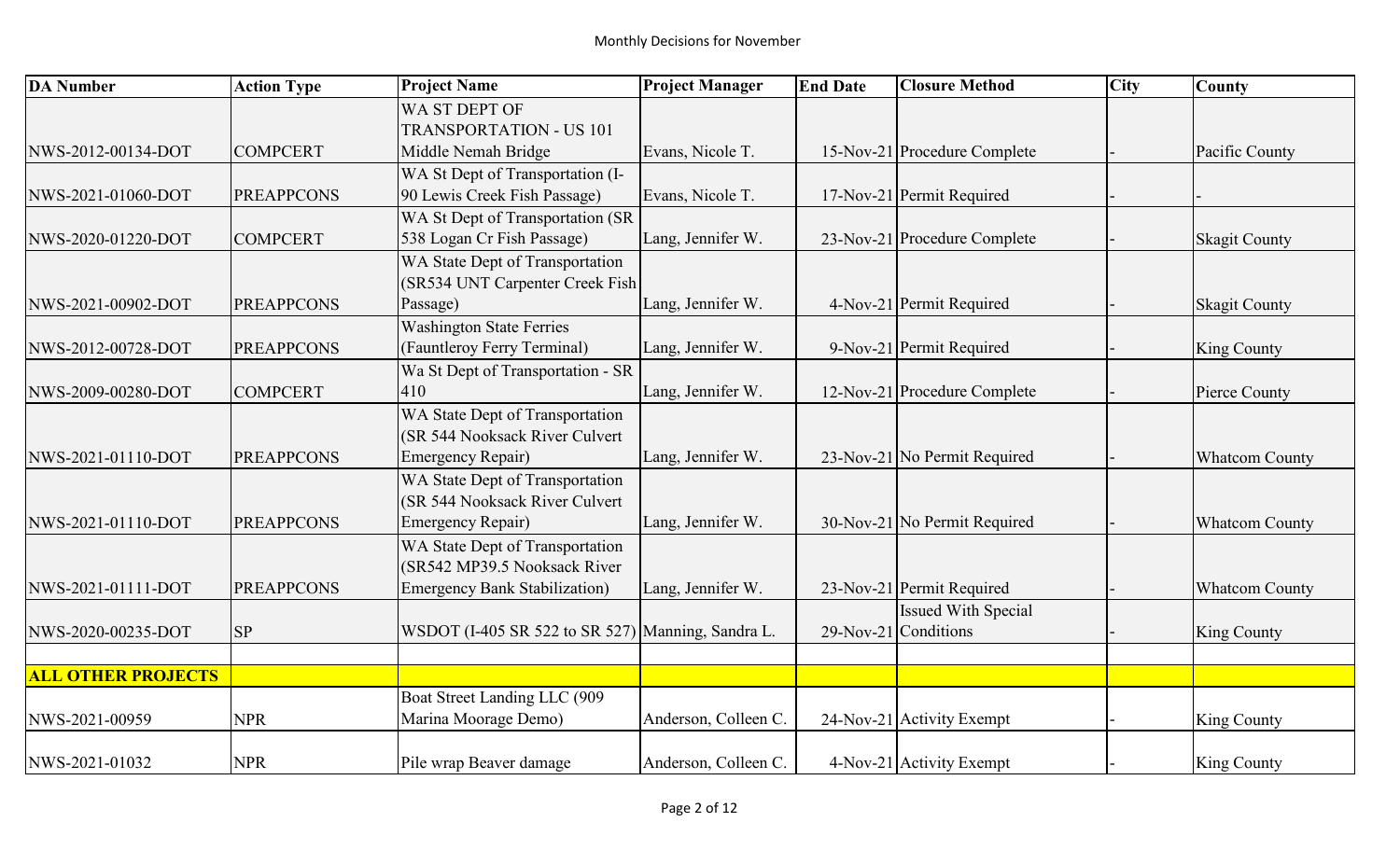| <b>DA Number</b>  | <b>Action Type</b> | <b>Project Name</b>                  | <b>Project Manager</b> | <b>End Date</b> | <b>Closure Method</b>                | <b>City</b> | <b>County</b>        |
|-------------------|--------------------|--------------------------------------|------------------------|-----------------|--------------------------------------|-------------|----------------------|
| NWS-2007-01231-AQ | <b>LOP</b>         | Arcadia Point Seafood--Mason 8       | Bunch, Jordan A.       |                 | 9-Nov-21 Conditions                  |             | <b>Mason County</b>  |
| NWS-2007-01228-AQ | <b>LOP</b>         | Arcadia Point Seafood--Mason 5       | Bunch, Jordan A.       |                 | 9-Nov-21 Conditions                  |             | <b>Mason County</b>  |
|                   |                    |                                      | Campellone, Estrella   |                 | Withdrawn To Become A                |             |                      |
| NWS-2010-00194-AQ | <b>NWP</b>         | Manke Lumber Co. Tahuya              |                        |                 | 10-Nov-21 Letter Of Permission (LOP) |             | <b>Mason County</b>  |
|                   |                    |                                      | Campellone, Estrella   |                 | Withdrawn To Become A                |             |                      |
| NWS-2009-01374-AQ | <b>NWP</b>         | Manke Lumber Co. Oyster Ridge        | F.                     |                 | 10-Nov-21 Letter Of Permission (LOP) |             | <b>Mason County</b>  |
|                   |                    |                                      | Campellone, Estrella   |                 | Withdrawn To Become A                |             |                      |
| NWS-2010-01122-AQ | <b>NWP</b>         | Manke Lumber Co. Kitchen             | F.                     |                 | 10-Nov-21 Letter Of Permission (LOP) |             | <b>Kitsap County</b> |
|                   |                    | Manke Lumber Co. Dewatto             |                        |                 |                                      |             |                      |
|                   |                    | (Parcel #'s 32327-30-70020 &         | Campellone, Estrella   |                 | Withdrawn To Become A                |             |                      |
| NWS-2009-01372-AQ | <b>NWP</b>         | 32327-32-00000)                      | F.                     |                 | 10-Nov-21 Letter Of Permission (LOP) |             | <b>Mason County</b>  |
|                   |                    |                                      |                        |                 |                                      |             |                      |
|                   |                    | Manke Lumber Co. Forest Springs      | Campellone, Estrella   |                 | Withdrawn To Become A                |             |                      |
| NWS-2009-01373-AQ | <b>NWP</b>         | (Parcel #32302-24-00000)             |                        |                 | 10-Nov-21 Letter Of Permission (LOP) |             | <b>Mason County</b>  |
|                   |                    |                                      | Campellone, Estrella   |                 | Withdrawn To Become A                |             |                      |
| NWS-2012-01084-AQ | <b>NWP</b>         | Manke Lumber Co. North Shore         |                        |                 | 10-Nov-21 Letter Of Permission (LOP) |             | <b>Mason County</b>  |
|                   |                    |                                      | Campellone, Estrella   |                 |                                      |             |                      |
| NWS-2021-00813-AQ | <b>NWP</b>         | Manke Lumber Company - Tahuya F.     |                        |                 | 9-Nov-21 Withdrawn                   |             | <b>Mason County</b>  |
|                   |                    |                                      |                        |                 |                                      |             |                      |
|                   |                    | Manke Lumber Co. Forest Springs      | Campellone, Estrella   |                 |                                      |             |                      |
| NWS-2009-01373-AQ | <b>LOP</b>         | (Parcel #32302-24-00000)             | F.                     |                 | 23-Nov-21 Withdrawn By Applicant     |             | <b>Mason County</b>  |
|                   |                    | <b>US Coast Guard (Station Cape)</b> |                        |                 |                                      |             |                      |
|                   |                    | Disappointment Maintenance           |                        |                 | <b>Issued With Special</b>           |             |                      |
| NWS-2021-00246    | <b>SP</b>          | Dredging)                            | Carnes, Evan G.        |                 | $19-Nov-21$ Conditions               |             | Pacific County       |
|                   |                    | Needham, Nathan                      |                        |                 |                                      |             |                      |
|                   |                    | (Needham/Nisbet Bank                 |                        |                 | Verified With Special                |             |                      |
| NWS-2021-00656    | <b>NWP</b>         | Stabilization)                       | Carnes, Evan G.        |                 | 19-Nov-21 Conditions                 |             | Pacific County       |
|                   |                    |                                      |                        |                 | Withdrawn For Lack Of                |             |                      |
| NWS-2021-00792    | <b>NWP</b>         | Westport Seafood Inc (Seawall)       | Carnes, Evan G.        |                 | 18-Nov-21 Applicant Response         | Westport    | Grays Harbor County  |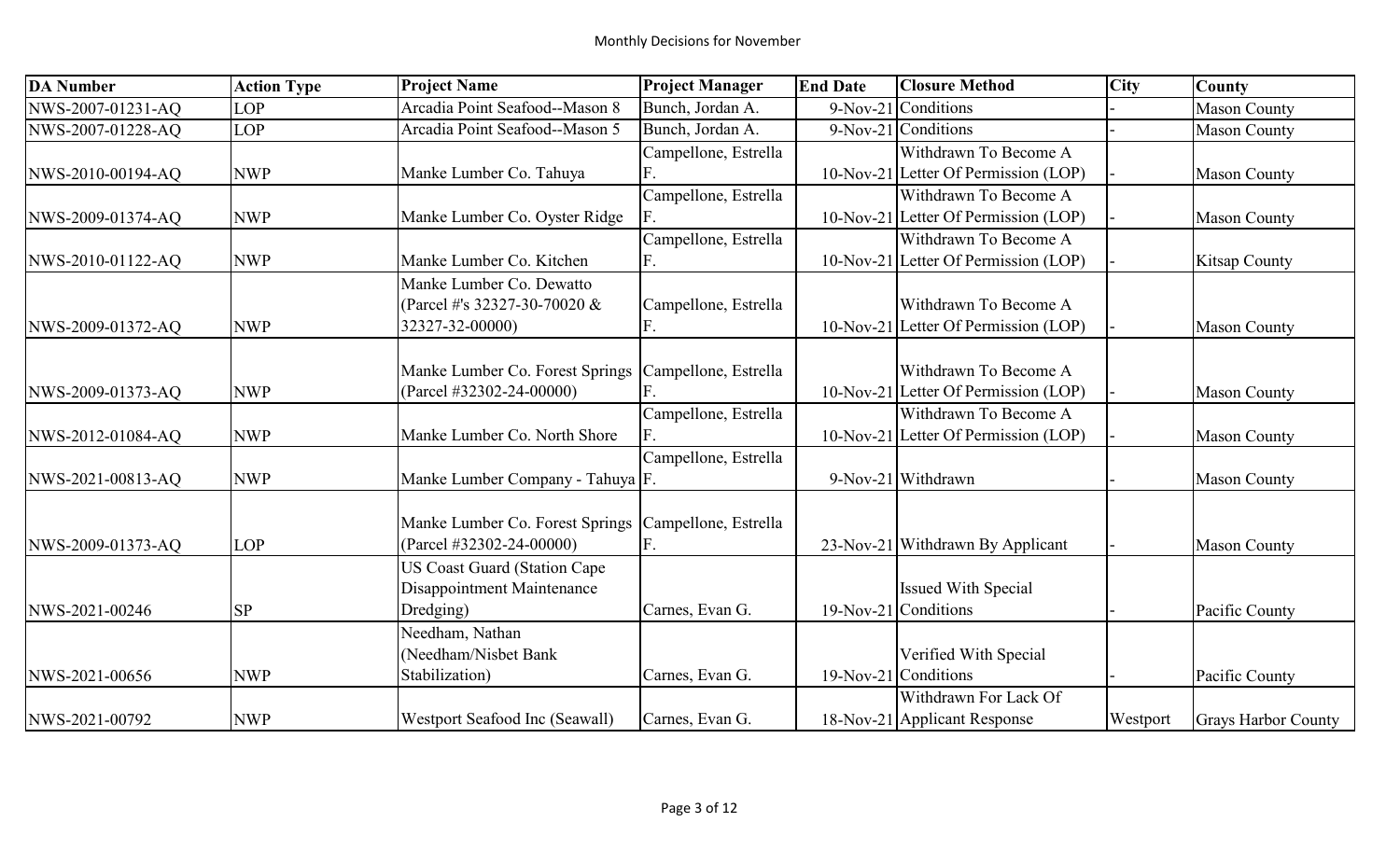| <b>DA Number</b>  | <b>Action Type</b> | <b>Project Name</b>                  | <b>Project Manager</b> | <b>End Date</b> | <b>Closure Method</b>                | City     | <b>County</b>              |
|-------------------|--------------------|--------------------------------------|------------------------|-----------------|--------------------------------------|----------|----------------------------|
|                   |                    | Aberdeen and Hoquiam (North          |                        |                 |                                      |          |                            |
|                   |                    | Shore Levee and Fry Creek            |                        |                 |                                      |          |                            |
| NWS-2018-00535    | <b>PREAPPCONS</b>  | Restoration)                         | Carnes, Evan G.        |                 | 29-Nov-21 Permit Required            |          |                            |
|                   |                    | Kelso, City of, Engineering          |                        |                 |                                      |          |                            |
|                   |                    | Department (Railroad Grade           |                        |                 | Verified With Special                |          |                            |
| NWS-2020-00713    | <b>NWP</b>         | Separation)                          | Carsner, James H.      |                 | 18-Nov-21 Conditions                 |          | Cowlitz County             |
|                   |                    | WA ST Dept of Fish and Wildlife      |                        |                 |                                      |          |                            |
|                   |                    | (Lake Cavanaugh Public Access        |                        |                 | Verified With Special                |          |                            |
| NWS-2020-01241    | <b>NWP</b>         | Renovation)                          | Carsner, James H.      |                 | 23-Nov-21 Conditions                 |          | <b>Skagit County</b>       |
|                   |                    | TDS Partners, LLC (Land              |                        |                 | Verified With Special                |          |                            |
| NWS-2021-00554    | <b>NWP</b>         | Clearing)                            | Carsner, James H.      |                 | $24$ -Nov-21 Conditions              |          | <b>Clark County</b>        |
|                   |                    | <b>HSP Properties (Boundary</b>      |                        |                 |                                      |          |                            |
| NWS-2021-00991    | <b>PREAPPCONS</b>  | Verification)                        | Carsner, James H.      |                 | 16-Nov-21 Permit Requirement Unknown |          | <b>Clark County</b>        |
| NWS-2020-01152    | <b>UNAUTHACT</b>   | <b>Haven Development Corporation</b> | Carsner, James H.      |                 | 29-Nov-21 No Further Action          |          | Clark County               |
|                   |                    |                                      |                        |                 | Withdrawn For Lack Of                |          |                            |
| NWS-2021-00177    | <b>NWP</b>         | Olsen, Mark (Stream Restoration)     | Churchill, Jenae N.    |                 | 2-Nov-21 Applicant Response          | Cle Elum | <b>Kittitas County</b>     |
|                   |                    | RGP-4 Overwater Structures in        |                        |                 |                                      |          |                            |
| NWS-2021-00604    | <b>DEVRPSS</b>     | Southern Lake Chelan                 | Churchill, Jenae N.    |                 | 1-Nov-21 Procedure Complete          |          |                            |
|                   |                    | Kittitas County Conservation         |                        |                 |                                      |          |                            |
|                   |                    | District (Caribou Creek Fish         |                        |                 | Verified With Special                |          |                            |
| NWS-2021-00913    | <b>NWP</b>         | Passage)                             | Churchill, Jenae N.    |                 | 9-Nov-21 Conditions                  |          | <b>Kittitas County</b>     |
|                   |                    | Lake Chelan State Park: Pier         |                        |                 | Verified Without Special             |          |                            |
| NWS-2019-00319    | <b>NWP</b>         | Replacements                         | Churchill, Jenae N.    |                 | 9-Nov-21 Conditions                  |          | Chelan County              |
|                   |                    | South Puget Sound Salmon             |                        |                 |                                      |          |                            |
|                   |                    | <b>Enhancement Group (Deschutes</b>  |                        |                 | Withdrawn For Lack Of                |          |                            |
| NWS-2021-00497    | <b>NWP</b>         | River RM 21)                         | Clinton, Brandon C.    |                 | 8-Nov-21 Applicant Response          |          | <b>Thurston County</b>     |
|                   |                    | Pacific Shellfish Grays Harbor,      |                        |                 |                                      |          |                            |
|                   |                    | LLC (Grays Harbor-Campbell           |                        |                 | Withdrawn To Become A                |          |                            |
| NWS-2009-01348-AQ | <b>SP</b>          | Lease)                               | Crosson, Steven B.     |                 | 9-Nov-21 Letter Of Permission (LOP)  |          | <b>Grays Harbor County</b> |
|                   |                    | Rock Point Oyster Co. Inc.           |                        |                 | Withdrawn To Become A                |          |                            |
| NWS-2020-00984-AQ | SP                 | (Walton / Dabob)                     | Crosson, Steven B.     |                 | 16-Nov-21 Letter Of Permission (LOP) |          | Jefferson County           |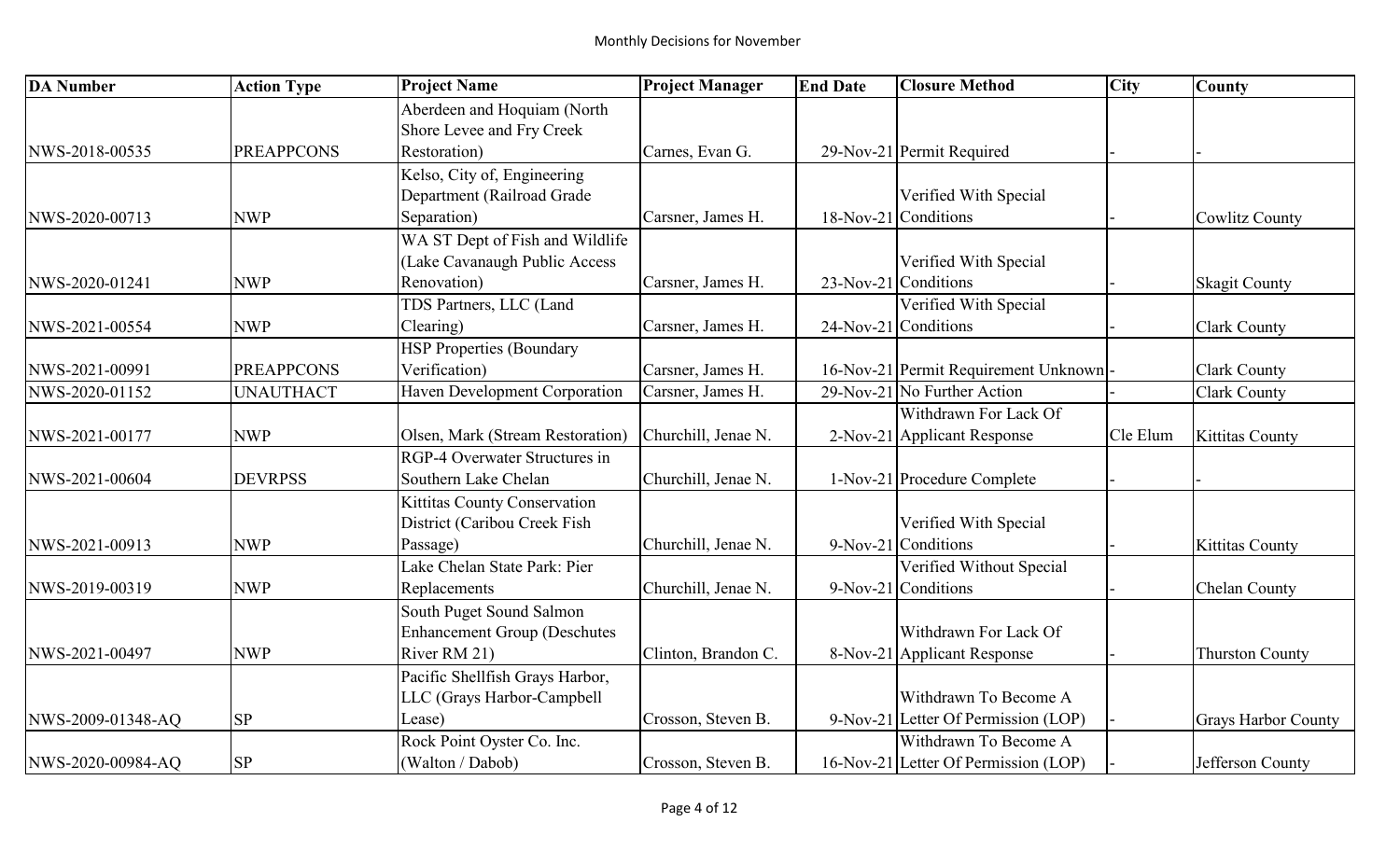| <b>DA Number</b>  | <b>Action Type</b> | <b>Project Name</b>                   | <b>Project Manager</b> | <b>End Date</b>     | <b>Closure Method</b>            | <b>City</b> | <b>County</b>              |
|-------------------|--------------------|---------------------------------------|------------------------|---------------------|----------------------------------|-------------|----------------------------|
| NWS-2007-01421-AQ | <b>LOP</b>         | Willapa Wild LLC - Oyster Farm        | Crosson, Steven B.     |                     | 2-Nov-21 Conditions              |             | Pacific County             |
| NWS-2009-01431-AQ | LOP                | Lytle Seafoods, LLC                   | Dailey, Samantha J.    |                     | 22-Nov-21 Conditions             |             | <b>Grays Harbor County</b> |
| NWS-2009-01433-AQ | <b>LOP</b>         | Lytle Seafoods, LLC                   | Dailey, Samantha J.    |                     | 23-Nov-21 Conditions             |             | <b>Grays Harbor County</b> |
|                   |                    | McDonald Mollusca, LLC                |                        |                     |                                  |             |                            |
| NWS-2011-01081-AQ | <b>UNAUTHACT</b>   | (Aquaculture)                         | Davis, Jaimee W.       |                     | 8-Nov-21 Voluntary Restoration   | Shelton     | <b>Mason County</b>        |
|                   |                    |                                       |                        |                     | After The Fact Permit            |             |                            |
| NWS-2020-00935-AQ | <b>UNAUTHACT</b>   | Taylor Shellfish (Beaver Estates)     | Davis, Jaimee W.       | 22-Nov-21 Initiated |                                  |             | <b>Mason County</b>        |
|                   |                    | Stillaguamish Tribe of Indians        |                        |                     | After The Fact Permit            |             |                            |
| NWS-2017-00175-AQ | <b>UNAUTHACT</b>   | (Aquaculture)                         | Davis, Jaimee W.       | 1-Nov-21 Initiated  |                                  |             | <b>Island County</b>       |
| NWS-2021-00559-AQ | <b>UNAUTHACT</b>   | Salty "C" Seafoods                    | Davis, Jaimee W.       | 22-Nov-21 Initiated |                                  |             | <b>Skagit County</b>       |
|                   |                    | Calm Cove Shellfish (McCartney        |                        |                     |                                  |             |                            |
| NWS-2020-00308-AQ | <b>LOP</b>         | Lease)                                | Davis, Jaimee W.       |                     | 19-Nov-21 Withdrawn By Applicant |             | <b>Mason County</b>        |
|                   |                    |                                       |                        |                     | After The Fact Permit            |             |                            |
| NWS-2021-00737-AQ | <b>UNAUTHACT</b>   | S & B Shellfish Company (Waite)       | Davis, Jaimee W.       | 4-Nov-21 Initiated  |                                  |             | <b>Mason County</b>        |
|                   |                    | Denniston, George and Martha          |                        |                     |                                  |             |                            |
| NWS-2020-00942    | <b>UNAUTHACT</b>   | (Violation                            | Douglass, Daisy P.     |                     | 1-Nov-21 Voluntary Restoration   |             | Jefferson County           |
|                   |                    | Swinomish Indian Tribal               |                        |                     |                                  |             |                            |
|                   |                    | Community (Native Oyster Bed          |                        |                     | Verified With Special            |             |                            |
| NWS-2021-00383    | <b>NWP</b>         | Restoration)                          | Douglass, Daisy P.     |                     | 24-Nov-21 Conditions             |             | <b>Skagit County</b>       |
|                   |                    |                                       |                        |                     |                                  |             |                            |
|                   |                    | Skagit River System Cooperative       |                        |                     | Verified With Special            |             |                            |
| NWS-2021-00651    | <b>NWP</b>         | (NF Skagit River Scientific Buoy)     | Douglass, Daisy P.     |                     | 5-Nov-21 Conditions              |             | <b>Skagit County</b>       |
|                   |                    | <b>JBLM</b> (Solo Point Boat Ramp and |                        |                     | Withdrawn For Lack Of            |             |                            |
| NWS-2021-00480    | <b>NWP</b>         | <b>Erosion Control)</b>               | Evans, Nicole T.       |                     | 10-Nov-21 Applicant Response     |             | Pierce County              |
| NWS-2007-01399-AQ | <b>LOP</b>         | Taylor Shellfish, Emery Lease         | Fannin, Ivan W.        |                     | 29-Nov-21 Conditions             |             | <b>Thurston County</b>     |
|                   |                    | Taylor Shellfish, Lockhart            |                        |                     | Issued With Special              |             |                            |
| NWS-2008-01567-AQ | <b>LOP</b>         | Geoduck Farm                          | Fannin, Ivan W.        |                     | 23-Nov-21 Conditions             | Olympia     | <b>Thurston County</b>     |
| NWS-2007-01401-AQ | <b>LOP</b>         | Taylor Shellfish, Pults Tidelands     | Fannin, Ivan W.        |                     | 23-Nov-21 Conditions             |             | <b>Thurston County</b>     |
|                   |                    | Arcadia Point Seafood (Partlow        |                        |                     | Issued With Special              |             |                            |
| NWS-2015-00034-AQ | <b>LOP</b>         | Intertidal Shellfish Farm)            | Fullam, Meghan E.      |                     | 24-Nov-21 Conditions             | Shelton     | <b>Mason County</b>        |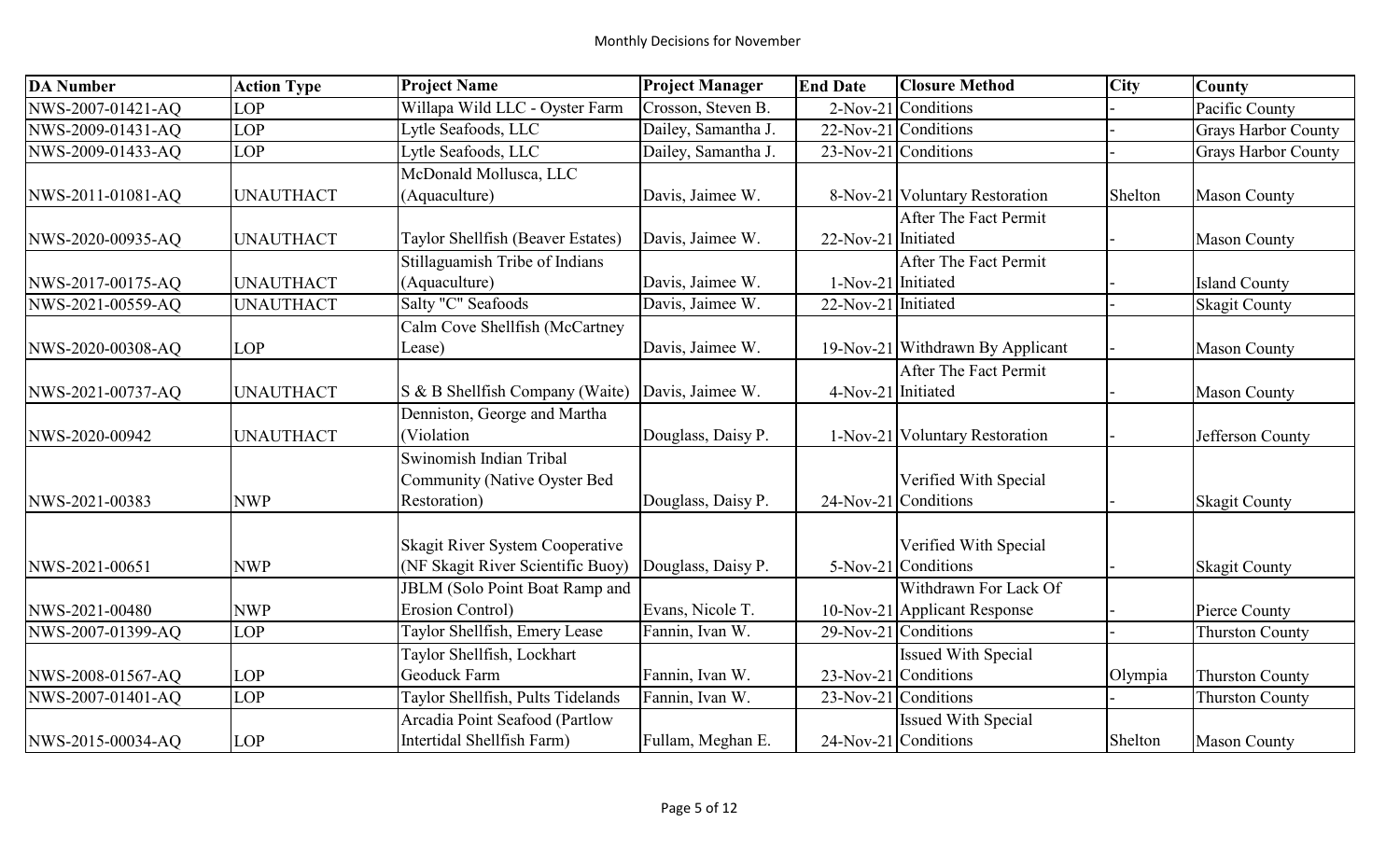| <b>DA Number</b>  | <b>Action Type</b> | <b>Project Name</b>                   | <b>Project Manager</b> | <b>End Date</b> | <b>Closure Method</b>                | <b>City</b> | <b>County</b>          |
|-------------------|--------------------|---------------------------------------|------------------------|-----------------|--------------------------------------|-------------|------------------------|
|                   |                    |                                       | <b>GARNER, BRODY</b>   |                 | Withdrawn To Become A                |             |                        |
| NWS-2009-00811-AQ | <b>SP</b>          | Goodro Shellfish (Coleman Lease) G.   |                        |                 | 22-Nov-21 Letter Of Permission (LOP) |             | <b>Mason County</b>    |
|                   |                    |                                       | <b>GARNER, BRODY</b>   |                 | <b>Issued With Special</b>           |             |                        |
| NWS-2017-00470-AQ | <b>LOP</b>         | Parke Geoduck Aquaculture             | G.                     |                 | 23-Nov-21 Conditions                 | Olympia     | <b>Thurston County</b> |
|                   |                    | Willapa Bay Shellfish Company,        |                        |                 | <b>Issued With Special</b>           |             |                        |
| NWS-2007-01484-AQ | <b>SP</b>          | Clam Beds                             | Greenan, Colin M.      |                 | 10-Nov-21 Conditions                 |             | Pacific County         |
|                   |                    | Carol Shellfish Farms LLC             |                        |                 | Issued With Special                  |             |                        |
| NWS-2017-00449-AQ | <b>LOP</b>         | (H139856)                             | Greenan, Colin M.      |                 | 10-Nov-21 Conditions                 |             | <b>Mason County</b>    |
| NWS-2007-01271-AQ | <b>LOP</b>         | <b>Becky's Bivalves</b>               | Greenan, Colin M.      |                 | 18-Nov-21 Conditions                 |             | <b>Mason County</b>    |
|                   |                    |                                       |                        |                 |                                      |             |                        |
|                   |                    | Pacific Shellfish South Bend LLC      |                        |                 |                                      |             |                        |
| NWS-2021-00921-AQ | <b>PREAPPCONS</b>  | (Willapa-Adair Private Lease)         | Greenan, Colin M.      |                 | 18-Nov-21 Permit Required            |             |                        |
| NWS-2008-00363    | <b>UNAUTHACT</b>   | <b>Island County Public Works</b>     | Gregory, Jerald J.     |                 | 29-Nov-21 Voluntary Restoration      |             | <b>Island County</b>   |
|                   |                    |                                       |                        |                 | Withdrawn To Become A                |             |                        |
|                   |                    | <b>Brutus Maintenance Association</b> |                        |                 | General Permit (RGP, PGP,            |             |                        |
| NWS-2021-00133    | SP                 | (Bulkhead Maintenance)                | Gregory, Jerald J.     | 12-Nov-21 NWP)  |                                      |             | <b>Island County</b>   |
|                   |                    |                                       |                        |                 | Verified Without Special             |             |                        |
| NWS-2021-00994    | <b>NWP</b>         | Long Live the Kings (Float)           | Gregory, Jerald J.     |                 | $19-Nov-21$ Conditions               |             | <b>Kitsap County</b>   |
|                   |                    | Paradise Shore Estates (Marina        |                        |                 |                                      |             |                        |
| NWS-2020-00039    | <b>NWP</b>         | Replacement)                          | Guy, Danette L.        |                 | 19-Nov-21 Withdrawn                  |             |                        |
|                   |                    | McAmis, Inc., J.E. (Old Cowlitz       |                        |                 | <b>Issued With Special</b>           |             |                        |
| NWS-2018-00037    | <b>SP</b>          | Channel Dredging)                     | Guy, Danette L.        |                 | 18-Nov-21 Conditions                 |             | <b>Cowlitz County</b>  |
|                   |                    | Olympic Pipe Line Company LLC         |                        |                 |                                      |             |                        |
| NWS-2019-00825    | <b>NWP</b>         | (Colony Creek)                        | Guy, Danette L.        |                 | 22-Nov-21 Withdrawn                  |             | <b>Skagit County</b>   |
| NWS-2018-00379    | <b>PERMTRANS</b>   | Tepper, Alan (150-Dock)               | JORDAN, DALE J.        |                 | 8-Nov-21 Procedure Complete          |             | <b>Chelan County</b>   |
| NWS-2018-00380    | <b>PERMTRANS</b>   | Tepper, Alan (100-Dock                | JORDAN, DALE J.        |                 | 8-Nov-21 Procedure Complete          |             | Chelan County          |
|                   |                    | Wiegardt & Sons, Inc (Red Can         |                        |                 | <b>Issued With Special</b>           |             |                        |
| NWS-2020-01149-AQ | <b>LOP</b>         | Shellfish Farm)                       | Koskelo, Vera B.       |                 | 26-Nov-21 Conditions                 |             | Pacific County         |
| NWS-2008-00534-AQ | <b>LOP</b>         | Taylor Shellfish - Steel Lease        | Koskelo, Vera B.       |                 | 24-Nov-21 Conditions                 |             | <b>Mason County</b>    |
|                   |                    | Newman, Alec (Bulkhead steps          |                        |                 | Verified With Special                |             |                        |
| NWS-2019-00996    | <b>NWP</b>         | reaplcement)                          | Lee, Rory W.           |                 | $19-Nov-21$ Conditions               |             | King County            |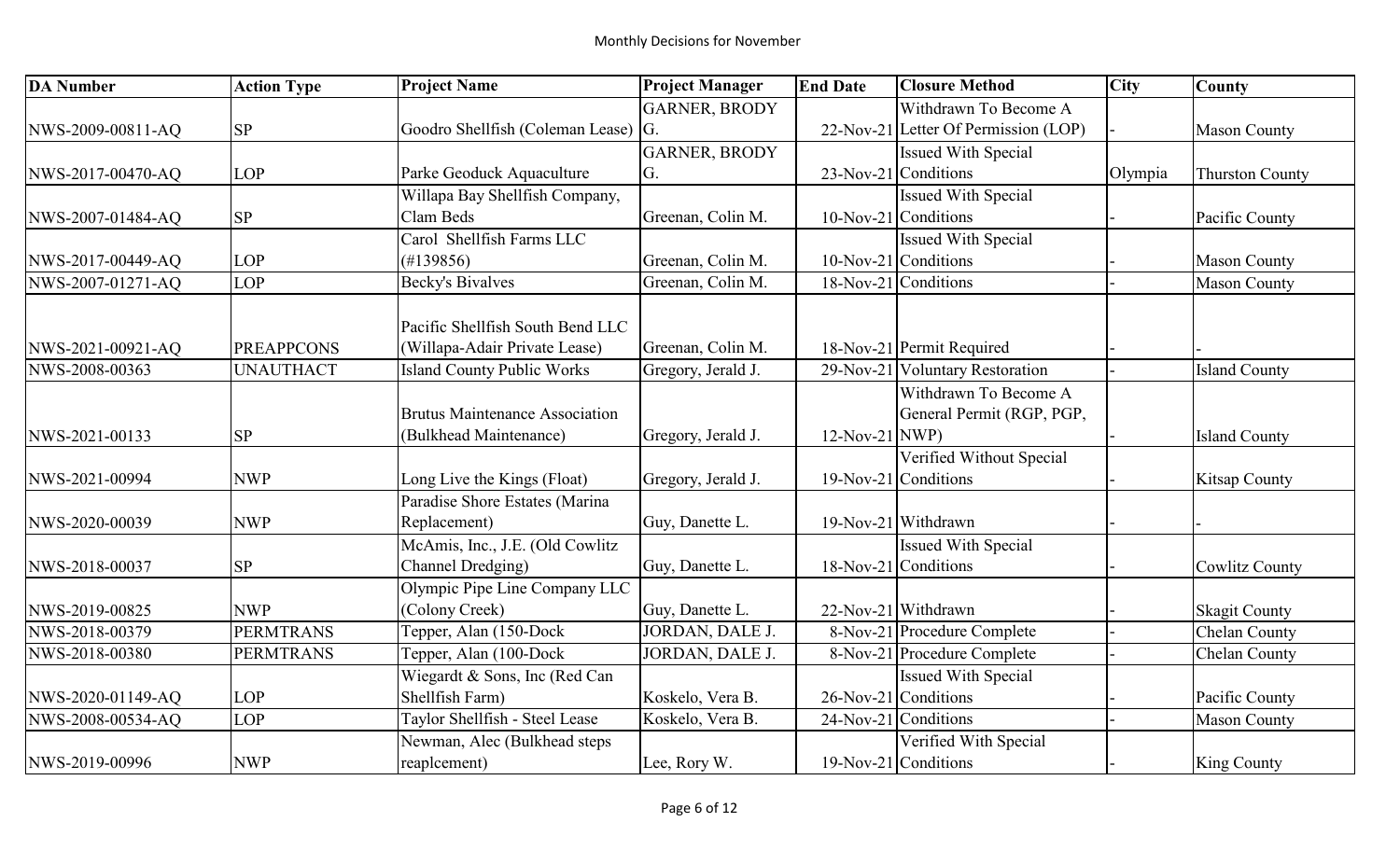| <b>DA</b> Number  | <b>Action Type</b> | <b>Project Name</b>                  | <b>Project Manager</b> | <b>End Date</b> | <b>Closure Method</b>            | <b>City</b> | <b>County</b>          |
|-------------------|--------------------|--------------------------------------|------------------------|-----------------|----------------------------------|-------------|------------------------|
|                   |                    | General Metals of Tacoma, Inc.       |                        |                 |                                  |             |                        |
|                   |                    | dba Schnitzer Steel of Tacoma        |                        |                 |                                  |             |                        |
| NWS-2020-00878    | <b>NWP</b>         | (Sediment Sampling)                  | Lee, Rory W.           |                 | 17-Nov-21 Withdrawn By Applicant |             | Pierce County          |
|                   |                    | Newman, Alec (Bulkhead               |                        |                 |                                  |             |                        |
| NWS-2021-01088    | <b>NPR</b>         | Removal)                             | Lee, Rory W.           |                 | 23-Nov-21 Activity Not Regulated |             |                        |
|                   |                    | Seattle Shellfish LLC (Kissick       | LONG, TIMOTHY          |                 | <b>Issued With Special</b>       |             |                        |
| NWS-2021-00138-AQ | <b>LOP</b>         | Shellfish Farm)                      | M.                     |                 | 29-Nov-21 Conditions             |             | <b>Thurston County</b> |
|                   |                    | Burlington Northern Santa Fe         |                        |                 | Verified With Special            |             |                        |
| NWS-2020-00047    | <b>NWP</b>         | (Bridge Otis Orchards) - WRD         | Moore, David J.        |                 | 24-Nov-21 Conditions             |             | <b>Spokane County</b>  |
|                   |                    | <b>Conner Homes (Skagen Porperty</b> |                        |                 | Verified With Special            |             |                        |
| NWS-2020-00022    | <b>NWP</b>         | <b>Residential Development)</b>      | Moore, David J.        |                 | 3-Nov-21 Conditions              | Kent        | <b>King County</b>     |
|                   |                    | Staloch, Trina (Intake Structure     |                        |                 | Verified With Special            |             |                        |
| NWS-2021-00654    | <b>NWP</b>         | Improvement)                         | Moore, David J.        |                 | 22-Nov-21 Conditions             |             | Yakima County          |
|                   |                    | Fox William (Piling                  |                        |                 | Verified Without Special         |             |                        |
| NWS-2020-01143    | <b>NWP</b>         | Replacemment                         | Moore, David J.        |                 | 5-Nov-21 Conditions              |             | Pierce County          |
|                   |                    | National Park Service (Bank          |                        |                 | Verified With Special            |             |                        |
| NWS-2021-00852    | <b>NWP</b>         | Stabilization)                       | Moore, David J.        |                 | 23-Nov-21 Conditions             |             | <b>Skagit County</b>   |
|                   |                    | National Park Service (Bank          |                        |                 | Verified With Special            |             |                        |
| NWS-2021-00852    | <b>NWP</b>         | Stabilization)                       | Moore, David J.        |                 | 23-Nov-21 Conditions             |             | <b>Skagit County</b>   |
|                   |                    | <b>Bishop Jonathan (Float</b>        |                        |                 | Verified With Special            |             |                        |
| NWS-2021-01000    | <b>NWP</b>         | Maintenance)                         | Moore, David J.        |                 | 4-Nov-21 Conditions              |             | Douglas County         |
|                   |                    | Lombard Mark (Float                  |                        |                 | Verified With Special            |             |                        |
| NWS-2021-01001    | <b>NWP</b>         | Maintenance)                         | Moore, David J.        |                 | 4-Nov-21 Conditions              |             | Chelan County          |
|                   |                    | Yakama Nation Fisheries (Panther     |                        |                 |                                  |             |                        |
| NWS-2021-01013    | <b>NPR</b>         | Creek)                               | Moore, David J.        |                 | 12-Nov-21 Activity Not Regulated |             | Yakima County          |
|                   |                    | Ibsen, Luke (Ground-based            |                        |                 |                                  |             |                        |
| NWS-2017-00833    | <b>COMPCERT</b>    | Boatlift)                            | Moore, David J.        |                 | 5-Nov-21 Procedure Complete      |             | Chelan County          |
|                   |                    | Platt, Brian (Dock Replacement       |                        |                 |                                  |             |                        |
| NWS-2016-00978    | <b>COMPCERT</b>    | and Boatlift Installation)           | Moore, David J.        |                 | 5-Nov-21 Procedure Complete      |             | Chelan County          |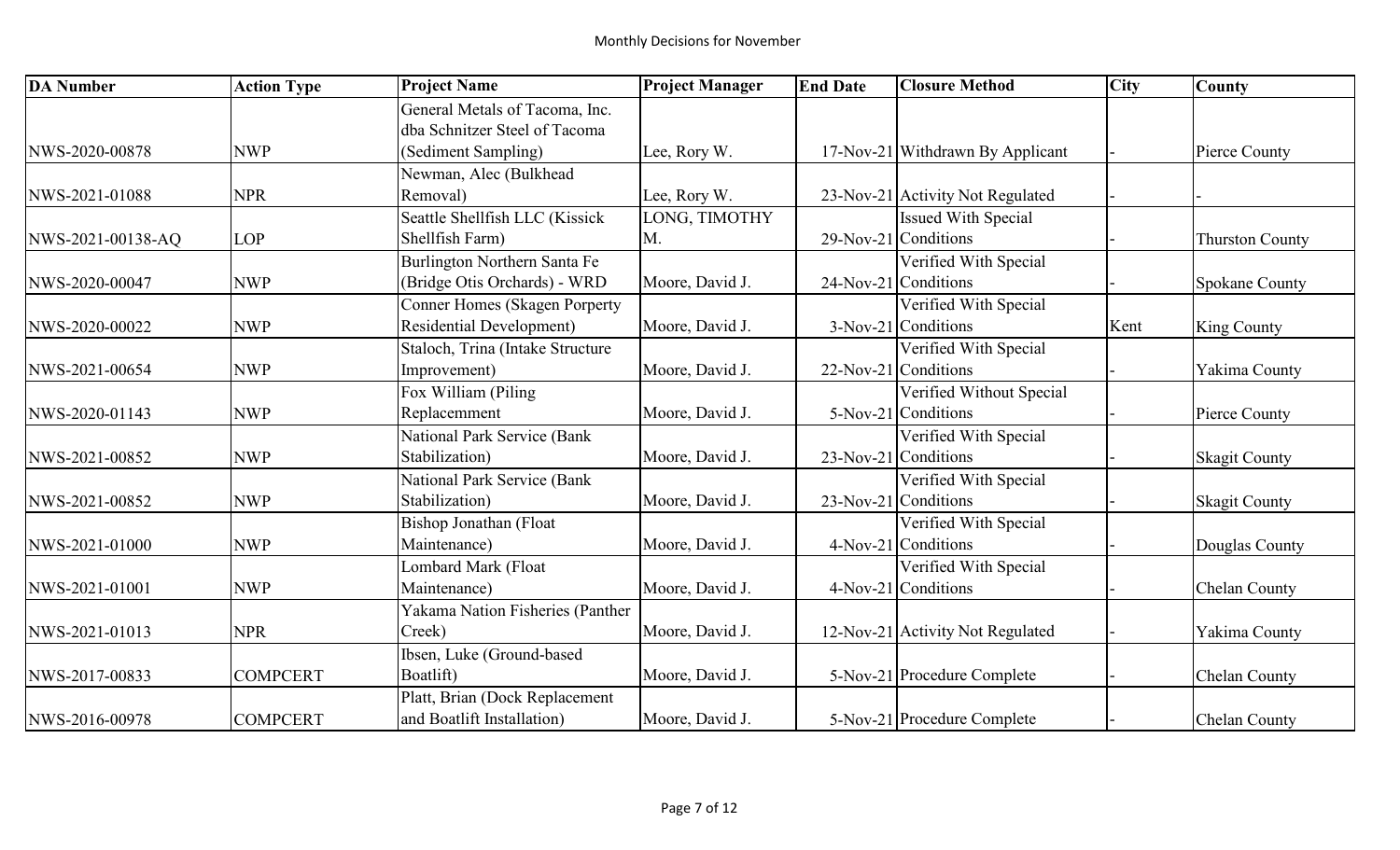| <b>DA Number</b>  | <b>Action Type</b> | <b>Project Name</b>              | <b>Project Manager</b> | <b>End Date</b> | <b>Closure Method</b>            | <b>City</b> | <b>County</b>          |
|-------------------|--------------------|----------------------------------|------------------------|-----------------|----------------------------------|-------------|------------------------|
|                   |                    | WA ST Dept of Fish and Wildlife  |                        |                 |                                  |             |                        |
|                   |                    | (Reynolds Creek Spring)          |                        |                 | Verified With Special            |             |                        |
| NWS-2021-01061    | <b>NWP</b>         | Development)                     | Moore, David J.        |                 | 24-Nov-21 Conditions             |             | Yakima County          |
|                   |                    | DeChaineau, Robert (Joint-Use    |                        |                 |                                  |             |                        |
| NWS-2014-00889    | <b>COMPCERT</b>    | Dock)                            | Moore, David J.        |                 | 18-Nov-21 Procedure Complete     | Entiat      | <b>Chelan County</b>   |
|                   |                    | Severson, Ronald and Kenneth     |                        |                 |                                  |             |                        |
| NWS-2013-01120    | <b>COMPCERT</b>    | Shewfelt (pier)                  | Moore, David J.        |                 | 30-Nov-21 Procedure Complete     |             | <b>Chelan County</b>   |
|                   |                    |                                  | Nadjkovic, Amanda      |                 | Verified With Special            |             |                        |
| NWS-2021-00898    | <b>NWP</b>         | Robinson, Valerie (Pile Repair)  | N.                     |                 | 4-Nov-21 Conditions              |             | <b>King County</b>     |
|                   |                    | Smokey Point Investments, LLC    | Nadjkovic, Amanda      |                 | Verified Without Special         |             |                        |
| NWS-2016-00745    | <b>NWP</b>         | (Undi Commerce Park)             | N.                     |                 | 16-Nov-21 Conditions             |             | Snohomish County       |
|                   |                    | NOAA (Mukilteo Research          | Nadjkovic, Amanda      |                 |                                  |             |                        |
| NWS-2020-00854    | <b>NPR</b>         | Station)                         | Ń.                     |                 | 16-Nov-21 Activity Not Regulated |             |                        |
|                   |                    |                                  | NWS UNASSIGNE          |                 |                                  |             |                        |
| NWS-2021-00005    | <b>OUTRCH</b>      | General Outreach                 |                        |                 | 16-Nov-21 Procedure Complete     |             |                        |
|                   |                    | Bakker, Cornelis (Bakkers Beach  |                        |                 | <b>Issued Without Special</b>    |             |                        |
| NWS-2017-00821-AQ | <b>LOP</b>         | geoduck farm)                    | Obra, Leanne E.        |                 | 29-Nov-21 Conditions             |             | <b>Thurston County</b> |
| NWS-2007-01189-AQ | SP                 | Carl's Oysters                   | Ostrofsky, Tarrie L.   |                 | 18-Nov-21 Withdrawn By Applicant |             | <b>Mason County</b>    |
|                   |                    |                                  |                        |                 | Withdrawn To Become A            |             |                        |
| NWS-2007-01150-AQ | <b>LOP</b>         | Rock Point Oyster Co. Inc.       | Payne, Aric J.         |                 | 24-Nov-21 Standard Permit        |             | Jefferson County       |
|                   |                    | Edison Fields LLC (Farm          |                        |                 | Verified With Special            |             |                        |
| NWS-2021-00322    | <b>NWP</b>         | Enhancement Project)             | Perry, Randel J.       |                 | $29$ -Nov-21 Conditions          |             | <b>Skagit County</b>   |
|                   |                    | Finkbonner, Sandra (Unauthorized |                        |                 |                                  |             |                        |
| NWS-2021-00925    | <b>UNAUTHACT</b>   | Activity)                        | Perry, Randel J.       |                 | 24-Nov-21 Voluntary Restoration  |             | <b>Whatcom County</b>  |
|                   |                    | <b>Trans Mountain Pipeine</b>    |                        |                 |                                  |             |                        |
|                   |                    | (Swinomish Draining Ditch        |                        |                 | Verified With Special            |             |                        |
| NWS-2019-00467    | <b>NWP</b>         | Pipeline Maintenance)            | Perry, Randel J.       |                 | $12$ -Nov-21 Conditions          |             | <b>Skagit County</b>   |
|                   |                    | Whatcom County Public Works      |                        |                 |                                  |             |                        |
|                   |                    | (Semiahmoo Drive Drainage        |                        |                 | Verified With Special            |             |                        |
| NWS-2021-00953    | <b>NWP</b>         | Improvements)                    | Perry, Randel J.       |                 | 12-Nov-21 Conditions             |             | <b>Whatcom County</b>  |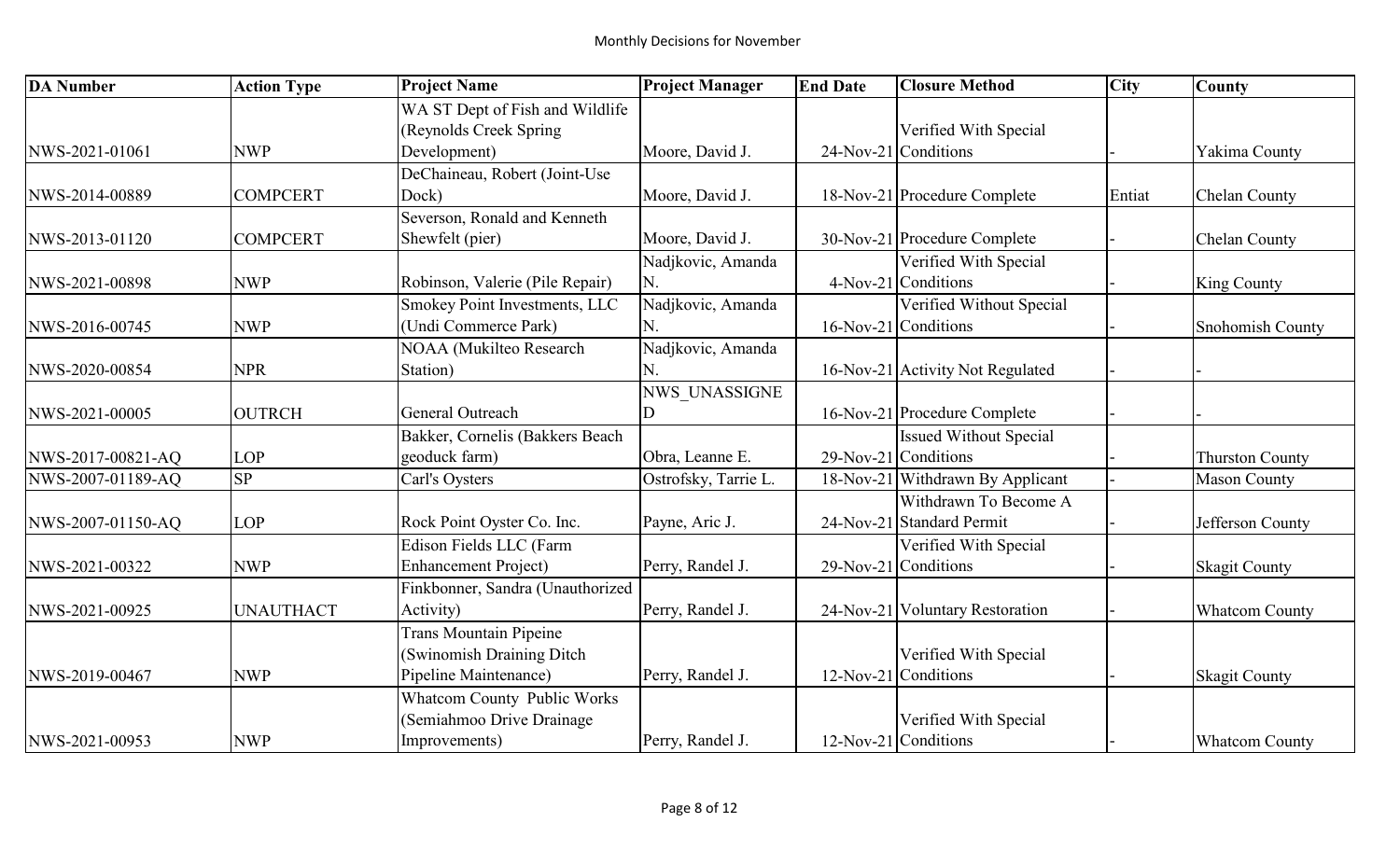| <b>DA Number</b>  | <b>Action Type</b> | <b>Project Name</b>                 | <b>Project Manager</b> | <b>End Date</b> | <b>Closure Method</b>            | <b>City</b> | <b>County</b>             |
|-------------------|--------------------|-------------------------------------|------------------------|-----------------|----------------------------------|-------------|---------------------------|
|                   |                    | Washington Department of Fish       |                        |                 |                                  |             |                           |
|                   |                    | and Wildlife (Wiley Slough Dike     |                        |                 | Withdrawn To Become A            | Mount       |                           |
| NWS-2021-00460    | <b>NWP</b>         | Repair)                             | Perry, Randel J.       |                 | 9-Nov-21 Standard Permit         | Vernon      | <b>Skagit County</b>      |
|                   |                    |                                     |                        |                 | Verified With Special            |             |                           |
| NWS-2021-01024    | <b>NWP</b>         | Harris Geoffrey (Mooring Buoy)      | Perry, Randel J.       |                 | 19-Nov-21 Conditions             |             | <b>Whatcom County</b>     |
|                   |                    | Bellingham, Port of (Sediment       |                        |                 | Verified With Special            |             |                           |
| NWS-2021-01073    | <b>NWP</b>         | Sampling)                           | Perry, Randel J.       |                 | 30-Nov-21 Conditions             |             | Bellingham Whatcom County |
| NWS-2009-00686-AQ | LOP                | Seattle Shellfish LLC               | Polley, Benjamin L.    |                 | $23$ -Nov-21 Conditions          |             | <b>Thurston County</b>    |
|                   |                    |                                     |                        |                 | Verified With Special            |             |                           |
| NWS-2021-00472    | <b>NWP</b>         | Jones, Clayton (Pier Repair)        | Rogers, Kelsey N.      |                 | 18-Nov-21 Conditions             |             | <b>King County</b>        |
|                   |                    | Flake, Charles (Decking             |                        |                 |                                  |             |                           |
| NWS-2021-00964    | <b>NWP</b>         | Replacement and Pile Repair)        | Rogers, Kelsey N.      |                 | 23-Nov-21 Withdrawn By Applicant |             | <b>King County</b>        |
|                   |                    | Dubose, Karrie & Rusty              |                        |                 |                                  |             |                           |
| NWS-2021-01076    | <b>PREAPPCONS</b>  | (Bulkhead)                          | Rogers, Kelsey N.      |                 | 22-Nov-21 Permit Required        |             | <b>Island County</b>      |
| NWS-2021-01078    | <b>PREAPPCONS</b>  | Ellis, Jeffery (Bulkhead)           | Rogers, Kelsey N.      |                 | 22-Nov-21 Permit Required        |             | <b>Island County</b>      |
|                   |                    |                                     | Sanguinetti, Pamela    |                 | Verified With Special            |             |                           |
| NWS-2020-01139    | <b>NWP</b>         | Henager Stephen (Mooring Buoy)      | A.                     |                 | 23-Nov-21 Conditions             |             | Clallam County            |
|                   |                    |                                     | Sanguinetti, Pamela    |                 |                                  |             |                           |
| NWS-2021-00272    | <b>LOP</b>         | Drennen, Andrew (Pier)              | A.                     |                 | 8-Nov-21 Withdrawn By Applicant  |             | Jefferson County          |
|                   |                    |                                     | Sanguinetti, Pamela    |                 |                                  |             |                           |
| NWS-2021-00272    | <b>NWP</b>         | Drennen, Andrew (Pier)              | A.                     |                 | 8-Nov-21 Withdrawn By Applicant  |             | Jefferson County          |
|                   |                    |                                     |                        |                 |                                  |             |                           |
|                   |                    | Jefferson County Dept of Public     |                        |                 |                                  |             |                           |
|                   |                    | Works (Naylors Creek at West        | Sanguinetti, Pamela    |                 | Verified With Special            |             |                           |
| NWS-2021-00643    | <b>NWP</b>         | Valley Road Culvert Replacement) A. |                        |                 | 9-Nov-21 Conditions              |             | Jefferson County          |
|                   |                    | Jefferson County DPW (Gibbs         | Sanguinetti, Pamela    |                 | Verified With Special            |             |                           |
| NWS-2021-00731    | <b>NWP</b>         | Lake Road MP 1.792 Culvert)         | A.                     |                 | 9-Nov-21 Conditions              |             | Jefferson County          |
|                   |                    | Clallam County, Dept of             | Sanguinetti, Pamela    |                 |                                  |             |                           |
| NWS-2017-00719    | <b>NONCOMPLY</b>   | <b>Community Development</b>        | A.                     |                 | 24-Nov-21 Voluntary Restoration  |             | Clallam County            |
|                   |                    | Ranch, Dennis (Single Pile          | Sanguinetti, Pamela    |                 | Verified With Special            |             |                           |
| NWS-2021-00589    | <b>NWP</b>         | Replacement)                        | A.                     |                 | $17$ -Nov-21 Conditions          |             | Pierce County             |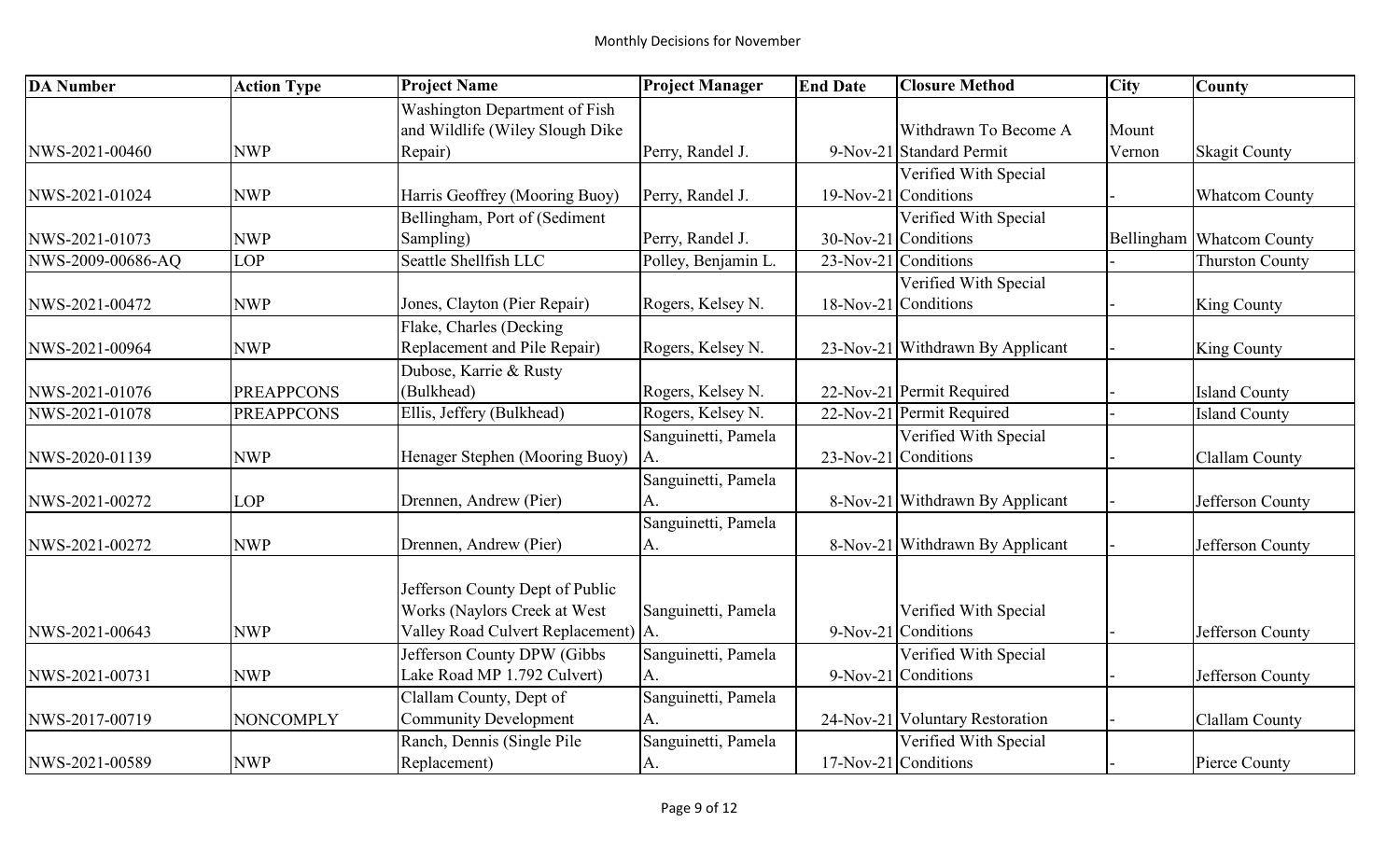| <b>DA Number</b>  | <b>Action Type</b> | <b>Project Name</b>              | <b>Project Manager</b> | <b>End Date</b> | <b>Closure Method</b>                | <b>City</b> | <b>County</b>              |
|-------------------|--------------------|----------------------------------|------------------------|-----------------|--------------------------------------|-------------|----------------------------|
|                   |                    |                                  | Sanguinetti, Pamela    |                 |                                      |             |                            |
| NWS-2021-00956    | <b>PREAPPCONS</b>  | BPA (Transmission Line)          | A.                     |                 | 23-Nov-21 Permit Required            |             |                            |
|                   |                    | Foundation for the All Saints    | Sanguinetti, Pamela    |                 | Withdrawn To Become A                |             |                            |
| NWS-2020-01056    | <b>NWP</b>         | Center (Pier Replacement)        | A.                     |                 | 2-Nov-21 Letter Of Permission (LOP)  |             | Pierce County              |
|                   |                    | Rayonier (Pilot removal of pier  | Sanguinetti, Pamela    |                 |                                      |             |                            |
| NWS-2021-00936    | <b>PREAPPCONS</b>  | pilings)                         |                        |                 | 23-Nov-21 Permit Required            |             | Clallam County             |
|                   |                    | Chapman, Wendy (Bulkhead         | Sanguinetti, Pamela    |                 |                                      | Port        |                            |
| NWS-2021-01055    | <b>PREAPPCONS</b>  | Repair)                          | A.                     |                 | 22-Nov-21 Permit Required            | Townsend    | Jefferson County           |
|                   |                    | Port Angeles, City of (ODT       | Sanguinetti, Pamela    |                 |                                      |             |                            |
| NWS-2021-01071    | <b>NPR</b>         | Maintenance)                     | A.                     |                 | 30-Nov-21 Activity Exempt            |             | <b>Clallam County</b>      |
|                   |                    | National Park Service (ONP-Hot   | Sanguinetti, Pamela    |                 |                                      |             |                            |
| NWS-2021-01087    | <b>PREAPPCONS</b>  | Springs Emergency)               | А.                     |                 | 23-Nov-21 Permit Required            |             | <b>Clallam County</b>      |
|                   |                    | Priority 3.2 J&G Gunstone Clams, |                        |                 |                                      |             |                            |
|                   |                    | Inc. - DNR lease 20-A09868       | Schroeder, Christina   |                 | Withdrawn To Become A                |             |                            |
| NWS-2008-00555-AQ | <b>SP</b>          | Goose Spit                       |                        |                 | 10-Nov-21 Letter Of Permission (LOP) |             | Clallam County             |
|                   |                    | Priority 1.1 J&G Gunstone Clams, | Schroeder, Christina   |                 | Withdrawn To Become A                |             |                            |
| NWS-2008-00560-AQ | <b>SP</b>          | Inc. Quilcene 2                  |                        |                 | 10-Nov-21 Letter Of Permission (LOP) |             | Jefferson County           |
|                   |                    | Priority 3.6 J&G Gunstone Clams, | Schroeder, Christina   |                 | Withdrawn To Become A                |             |                            |
| NWS-2008-00567-AQ | <b>SP</b>          | Inc. Diamond Point               |                        |                 | 10-Nov-21 Letter Of Permission (LOP) |             | Jefferson County           |
|                   |                    | Priority 3.5 J&G Gunstone Clams, | Schroeder, Christina   |                 | Withdrawn To Become A                |             |                            |
| NWS-2008-00565-AQ | SP                 | Inc. KRA-Fairmont                |                        |                 | 10-Nov-21 Letter Of Permission (LOP) |             | Jefferson County           |
|                   |                    | Taylor Shellfish - Winkleworld   | Schroeder, Christina   |                 | <b>Issued With Special</b>           |             |                            |
| NWS-2008-00530-AQ | <b>LOP</b>         | <b>Rental Lease</b>              |                        |                 | 26-Nov-21 Conditions                 |             | <b>Mason County</b>        |
|                   |                    | Minterbrook Oyster Co (Minter    |                        |                 | Withdrawn To Become A                |             |                            |
| NWS-2014-00589-AQ | <b>LOP</b>         | Bay Shellfish Farm)              | Sentner, Thomas F.     |                 | 4-Nov-21 Standard Permit             |             | Pierce County              |
| NWS-2009-01432-AQ | <b>LOP</b>         | Lytle Seafoods Aquaculture       | Sentner, Thomas F.     |                 | $23-Nov-21$ Conditions               |             | <b>Grays Harbor County</b> |
| NWS-2009-01434-AQ | <b>LOP</b>         | Lytle Seafoods                   | Sentner, Thomas F.     |                 | 23-Nov-21 Conditions                 |             | <b>Grays Harbor County</b> |
|                   |                    | Miranda L's Oysters (Lilliwap    |                        |                 | <b>Issued With Special</b>           |             |                            |
| NWS-2017-00284-AQ | LOP                | Hood Canal)                      | Sentner, Thomas F.     |                 | 3-Nov-21 Conditions                  |             | <b>Mason County</b>        |
|                   |                    | National Fish & Oyster Co.,      |                        |                 | <b>Issued With Special</b>           |             |                            |
| NWS-2020-01177-AQ | <b>LOP</b>         | Inc.(Bender Shellfish Farm)      | Sentner, Thomas F.     |                 | $29$ -Nov-21 Conditions              |             | <b>Mason County</b>        |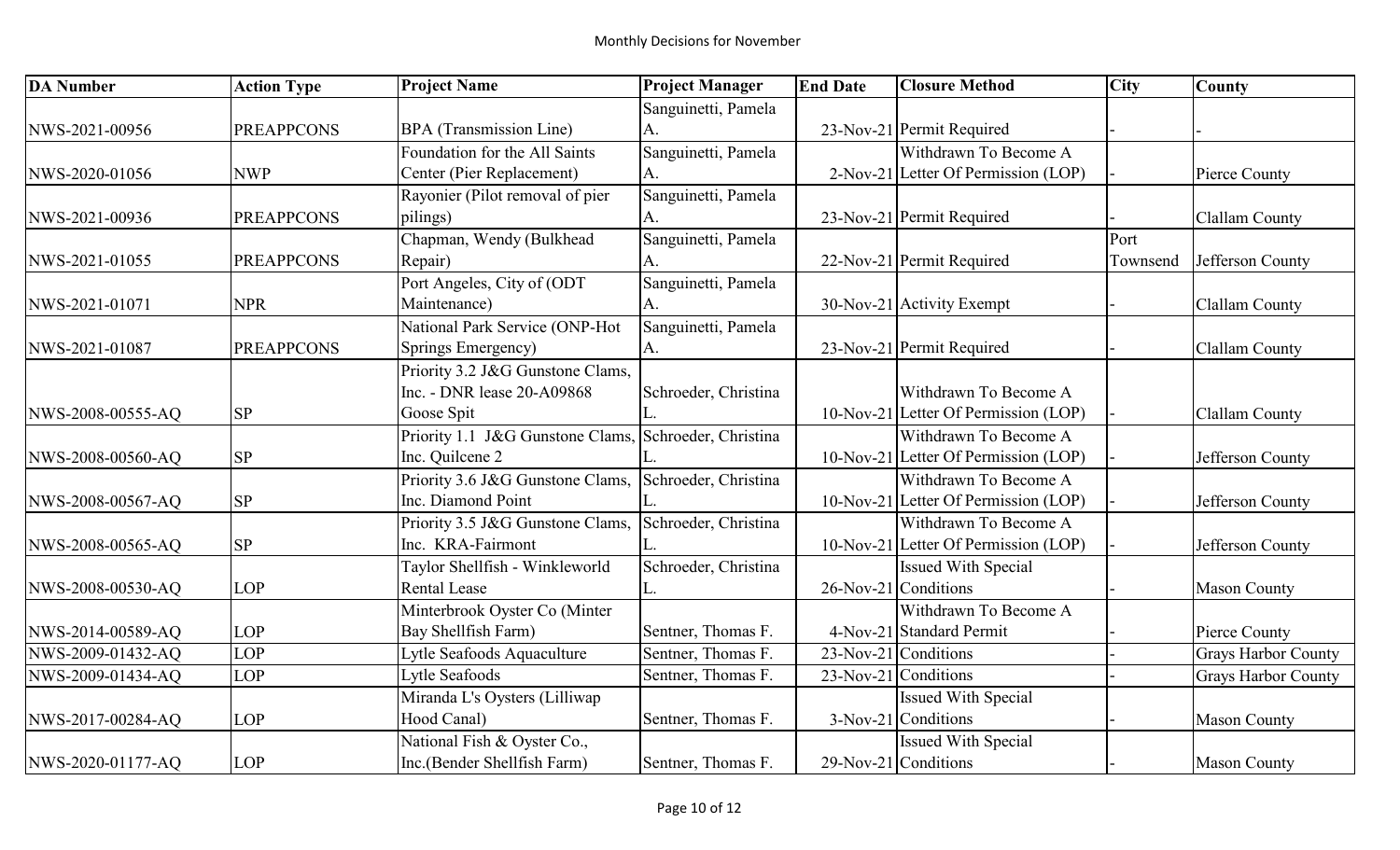| <b>DA</b> Number  | <b>Action Type</b> | <b>Project Name</b>                              | <b>Project Manager</b> | <b>End Date</b> | <b>Closure Method</b>                | <b>City</b> | <b>County</b>          |
|-------------------|--------------------|--------------------------------------------------|------------------------|-----------------|--------------------------------------|-------------|------------------------|
|                   |                    | National Fish & Oyster Co., Inc.                 |                        |                 | <b>Issued With Special</b>           |             |                        |
| NWS-2020-01174-AQ | <b>LOP</b>         | (Merlino Shellfish Farm)                         | Sentner, Thomas F.     |                 | $29$ -Nov-21 Conditions              |             | <b>Mason County</b>    |
|                   |                    | National Fish & Oyster Co.,                      |                        |                 | <b>Issued With Special</b>           |             |                        |
| NWS-2020-01131-AQ | <b>LOP</b>         | Inc.(Toebbe Shellfish Farm)                      | Sentner, Thomas F.     |                 | 29-Nov-21 Conditions                 |             | <b>Thurston County</b> |
|                   |                    | National Fish & Oyster Co.-Skewis                |                        |                 | <b>Issued With Special</b>           |             |                        |
| NWS-2020-00931-AQ | <b>LOP</b>         | Shellfish Farm                                   | Sentner, Thomas F.     |                 | $29$ -Nov-21 Conditions              |             | <b>Mason County</b>    |
|                   |                    | Swinomish Indian Tribal                          |                        |                 | <b>Issued With Special</b>           |             |                        |
| NWS-2017-00785-AQ | <b>LOP</b>         | Community (Similk aquaculture)                   | Smith, Ronnie D.       |                 | $22$ -Nov-21 Conditions              |             | <b>Skagit County</b>   |
|                   |                    |                                                  |                        |                 | Withdrawn To Become A                |             |                        |
| NWS-2021-00753-AQ | <b>NWP</b>         | Heckes Clams, Inc.                               | Smith, Ronnie D.       |                 | 16-Nov-21 Letter Of Permission (LOP) |             | Pacific County         |
|                   |                    |                                                  |                        |                 | Withdrawn To Become A                |             |                        |
| NWS-2021-00753-AQ | <b>SP</b>          | Heckes Clams, Inc.                               | Smith, Ronnie D.       |                 | 16-Nov-21 Letter Of Permission (LOP) |             | Pacific County         |
|                   |                    |                                                  |                        |                 | Verified With Special                |             |                        |
| NWS-2021-00754-AQ | <b>NWP</b>         | Heckes Clams, Inc.                               | Smith, Ronnie D.       |                 | $23$ -Nov-21 Conditions              |             | Pacific County         |
| NWS-2021-00754-AQ | <b>LOP</b>         | Heckes Clams, Inc.                               | Smith, Ronnie D.       |                 | 23-Nov-21 Withdrawn                  |             | Pacific County         |
|                   |                    | Reynolds, Corey (Pier, Ramp, &                   | Stanford, Samantha     |                 | Withdrawn For Lack Of                |             |                        |
| NWS-2021-00359    | <b>NWP</b>         | Float)                                           | M.                     |                 | 4-Nov-21 Applicant Response          |             | <b>Mason County</b>    |
|                   |                    |                                                  | Stanford, Samantha     |                 | Verified With Special                |             |                        |
| NWS-2021-00533    | <b>NWP</b>         | Peterson Maureen (Pile Repair)                   | M.                     |                 | 4-Nov-21 Conditions                  |             | <b>King County</b>     |
|                   |                    | D.D. DeNotta LLC Broere                          |                        |                 | <b>Issued With Special</b>           |             |                        |
| NWS-2021-00814-AQ | <b>LOP</b>         | Tideland                                         | Sullivan, Roscoe L.    |                 | $16$ -Nov-21 Conditions              |             | <b>Kitsap County</b>   |
|                   |                    | Northwest Straits Foundation                     |                        |                 | Verified With Special                |             |                        |
| NWS-2021-00631    | <b>NWP</b>         | (Shoreline Armor Removal)                        | Sweeney, Jason T.      |                 | 24-Nov-21 Conditions                 |             | <b>Island County</b>   |
| NWS-2010-00240-AQ | <b>LOP</b>         | Wiegardt & Sons Inc.                             | Tippery, Amy C.        |                 | 29-Nov-21 Conditions                 |             | Pacific County         |
|                   |                    |                                                  |                        |                 |                                      |             |                        |
|                   |                    | Northwest Shellfish Company, Inc.                |                        |                 | <b>Issued With Special</b>           |             |                        |
| NWS-2016-00990-AQ | <b>LOP</b>         | (Old Arcadia Shellfish Farm)                     | Tippery, Amy C.        |                 | 29-Nov-21 Conditions                 |             | <b>Mason County</b>    |
|                   |                    | Nicholson, Brice & Jennifer (Dock                |                        |                 | Withdrawn To Become A                |             |                        |
| NWS-2020-00412    | <b>NWP</b>         | & Stair Replacement)                             | Webb, Kylie M.         |                 | 17-Nov-21 General Permit             |             | Pierce County          |
|                   |                    |                                                  |                        |                 | Verified With Special                |             |                        |
| NWS-2021-00035    | <b>NWP</b>         | Octopus LLC (Float Replacement)   Webb, Kylie M. |                        |                 | 8-Nov-21 Conditions                  |             | San Juan County        |